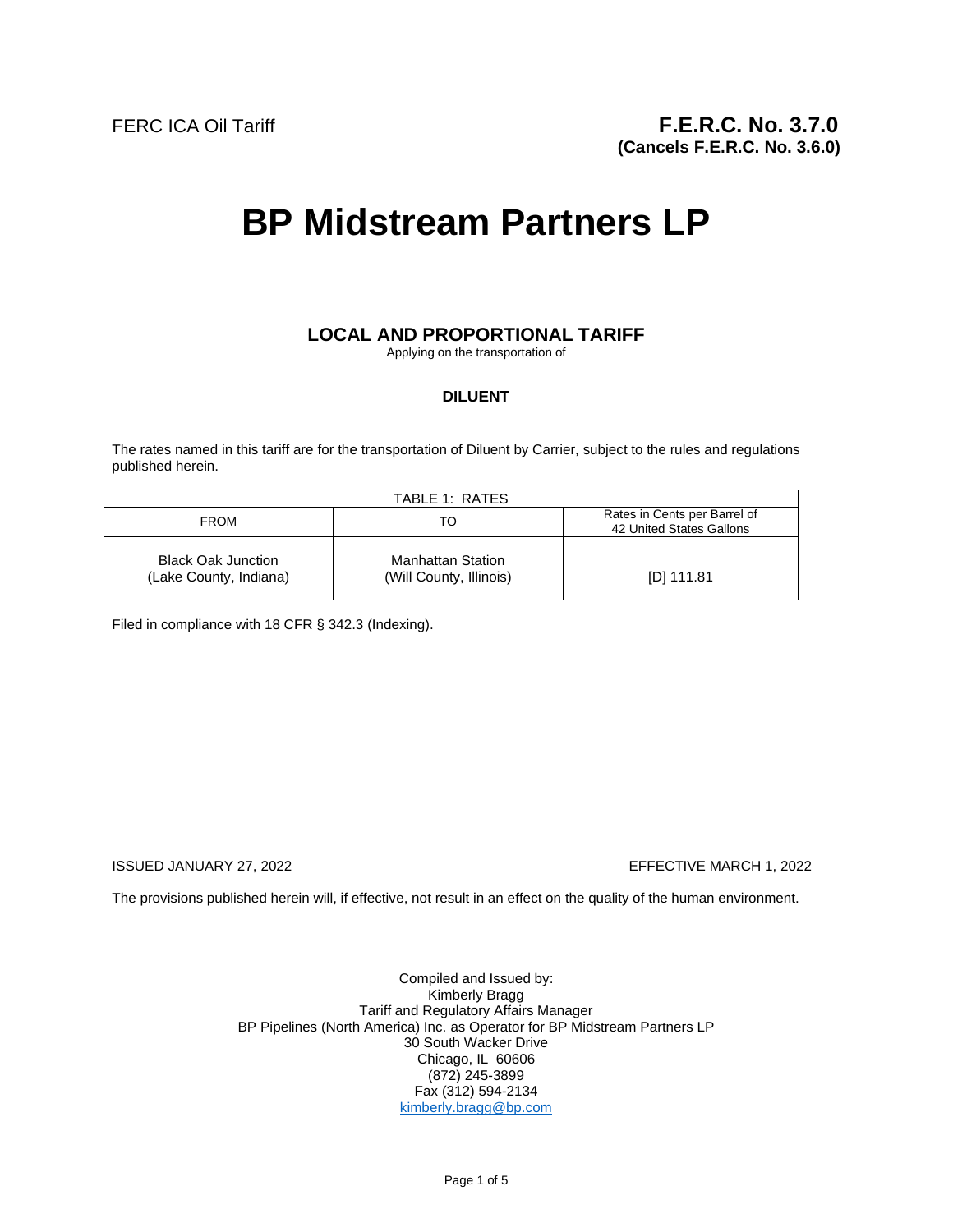## **RULES AND REGULATIONS**

#### **ITEM NO. 5. ABBREVIATIONS AND DEFINITIONS**

As used in these rules and regulations, the following terms have the following meanings:

"a.m." means a time of day after midnight and before noon. "Barrel" means forty-two United States gallons. "Carrier" means and refers to BP Midstream Partners LP. "p.m." means a time of day after noon and before midnight. "Diluent" means a liquid hydrocarbon containing gas plant condensates or refinery napthas or a combination of both. Nomination" means an application by a Shipper to the Carrier for transportation of a stated quantity from a specified origin or origins to a specified destination or destinations in accordance with these rules and regulations.

"Tender" means delivery of Petroleum Products to Carrier for Shipment.

#### **ITEM NO. 10. COMMODITY**

Under this tariff the Carrier is engaged in the transportation of Diluent exclusively and will not accept any other commodity for transportation.

#### **ITEM NO. 15. NOMINATIONS**

Diluent will be accepted for transportation only on properly executed nominations, as defined in Item 5. Shippers desiring to nominate Diluent for transportation shall make in writing a separate nomination for each calendar month on or before the 15th day of the preceding month. The nomination will be accepted only when the total quantity covered by such nomination will be made available for transportation within the calendar month.

#### **ITEM NO. 20. QUANTITIES**

Diluent will be accepted from facilities to which the Carrier is connected in shipments of not less than twenty thousand (20,000) barrels of the same kind, quality, and characteristics from one point of origin for delivery at one destination unless operating conditions permit smaller batch sizes.

#### **ITEM NO. 25. SEGREGATION**

(a) No Diluent will be accepted for transportation except good merchantable Diluent of acceptable character readily susceptible of transportation through Carrier's existing facilities, and which will not materially affect the quality of shipments being transported, or cause a disadvantage to any other Shipper.

(b) Subject to the foregoing, Carrier will, to the extent permitted by its existing facilities, endeavor to segregate such Diluent during transportation and to make delivery of substantially the same Diluent at destination; provided that Carrier may require Shipper to make such Diluent available to Carrier in such quantities (see Item 20) and at such specified times as may be necessary to permit such segregated movements via its existing facilities.

#### **ITEM NO. 30. ORIGIN AND DESTINATION FACILITIES**

(a) No duty to transport will arise until evidence satisfactory to the Carrier, such as an executed connection agreement, has been furnished that Consignee has provided necessary facilities to which Carrier is connected and has made necessary arrangements for accepting delivery of Diluent promptly on arrival at destination, as provided in these rules and regulations.

(b) Shipper shall furnish pumping and other facilities of sufficient capacity to move said Diluent into Carrier's origin station at Carrier's full line pumping rate, provided however, that the Carrier may for its convenience operate at pumping rates less than full line rate.

#### **ITEM NO. 35. MEASUREMENT**

(a) Quantities for receiving, delivering, assessing charges and all other purposes will be corrected to a temperature of sixty degrees Fahrenheit, after deduction of impurities shown by tests made by the Carrier prior to receipt and upon delivery. Quantities will be computed from metering devices acceptable to the Carrier.

(b) Quantities transported may be adjusted to allow for inherent losses including but not limited to shrinkage, evaporation, interface losses and normal "over and short" losses. A deduction based on losses will be made to cover evaporation, interface losses, and other normal losses during transportation. The adjustment for losses or gains will be allocated among the Shippers in the proportion that the total number of barrels delivered out of the system for each Shipper bears to the total number of barrels delivered out of the system for all Shippers.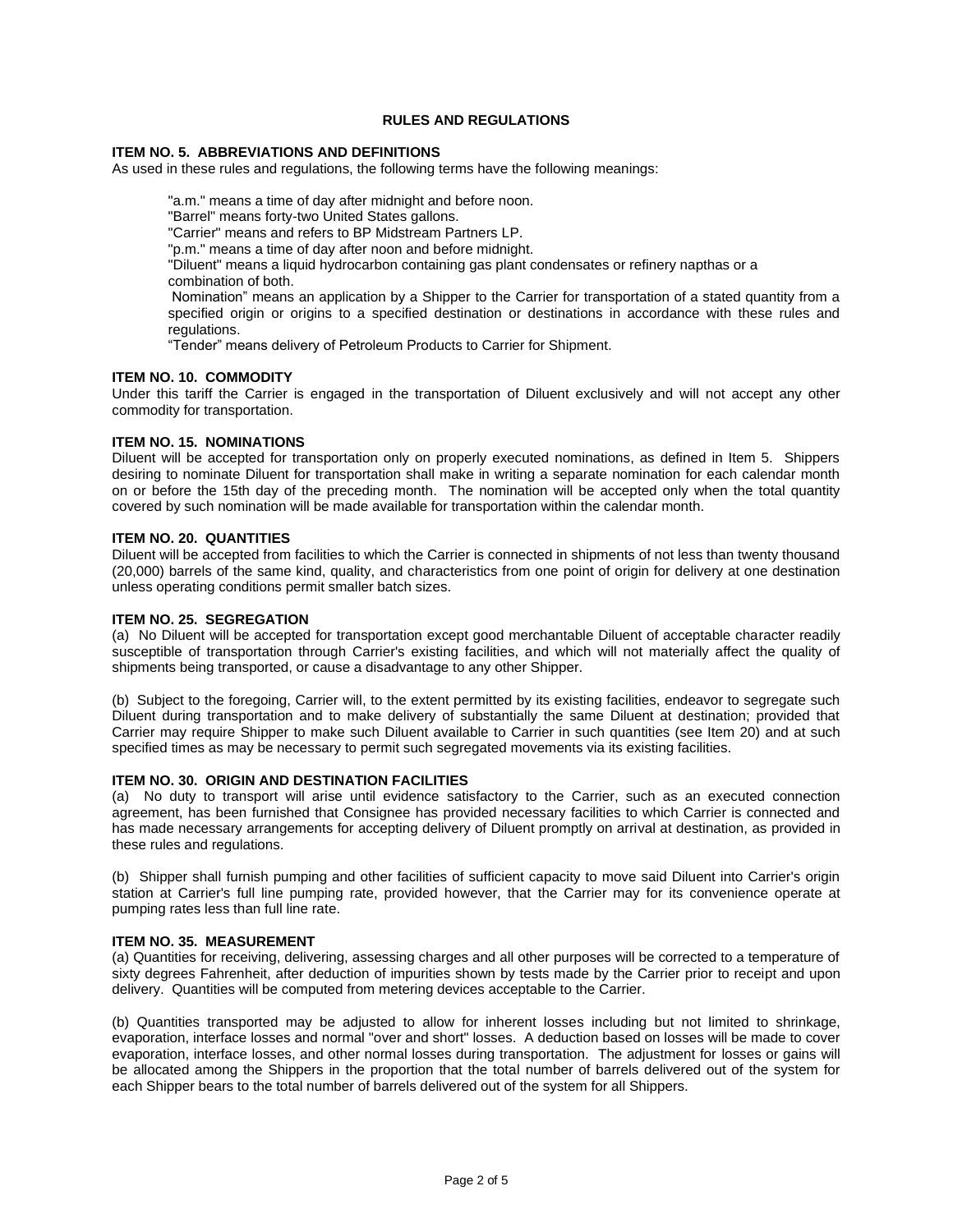(c) The net quantities as determined under paragraphs (a) and (b) of this item will be the amounts accountable at destination.

#### **ITEM NO. 40. DIVERSION OR RECONSIGNMENT**

Diversion or reconsignment may be made without charge if requested in writing by the Shipper, prior to delivery at original destination, subject to the rates, rules and regulations applicable from point of origin to point of final destination, upon condition that no out-of-line or backhaul movement will be made.

#### **ITEM NO. 45. DELIVERY AT DESTINATION**

(a) Carrier will transport and deliver Diluent with reasonable diligence and dispatch, but will accept no Diluent to be transported in time for any particular market.

(b) After any shipment has had time to arrive at destination, Carrier may begin delivery at its current rate of pumping.

(c) If the Shipper or Consignee is unable or refuses to receive the shipment as it arrives at destination, the Carrier reserves the right to make whatever arrangements for disposition of the Diluent it deems appropriate in order to clear its pipeline. Any expense incurred by the Carrier in making such arrangements shall be borne by the Shipper, which charges are in addition to transportation charges accruing to Shipper.

#### **ITEM NO. 50. RATES APPLICABLE**

Diluent accepted for transportation shall be subject to the rates, charges, rules and regulations in effect on the date of receipt of such Diluent by the Carrier. Transportation and all other lawful charges will be collected on the basis of the net quantities of Diluent delivered. All net quantities will be determined in the manner provided in Item 35.

### **ITEM NO. 55. PAYMENT OF CHARGES**

(a) Transportation charges will be computed and collected at the rates provided herein, on the basis of the number of barrels of Diluent delivered at destinations, after volume corrections as provided for in Item No. 35.

(b) All payments are due within 10 days of receipt of the invoice, unless the Carrier determines in a manner not unreasonably discriminatory that the financial condition of Shipper or Shipper's guarantor (if any) is or has become impaired or unsatisfactory or Carrier determines in a manner not unreasonably discriminatory it is necessary to do so, in which case the payment due date shall be that specified in a written notice to the Shipper.

(c) If any charge remains unpaid after the due date specified in Carrier's invoice, then such amount due may accrue an interest penalty from the day after the due date until paid, calculated at a rate per annum equal to the U.S. prime rate as published in the Wall Street Journal plus two percent (2%) per annum, or, if less, the maximum interest rate permitted by Applicable Law. In addition Shipper shall pay all documented costs incurred by Carrier to collect any unpaid amounts, including but not limited to reasonable attorney fees.

(d) In the event Shipper fails to pay any such charges when due, Carrier shall not be obligated to provide Shipper access to Carrier's facilities or provide services pursuant to Carrier's tariff until such time as payment is received by Carrier and Shipper meets the requirements of the following paragraph. In addition, in the event Shipper fails to pay any such charges when due, Carrier shall have the right to setoff such amounts owed and future amounts owed against those amounts Carrier owes Shipper.

(e) In the event Carrier determines in a manner not unreasonably discriminatory that the financial condition of Shipper or Shipper's guarantor (if any) is or has become impaired or unsatisfactory or Carrier determines in a manner not unreasonably discriminatory it is necessary to obtain security from Shipper, Carrier, upon notice to Shipper, may require any of the following prior to Carrier's delivery of Shipper's Diluent in Carrier's possession or prior to Carrier's acceptance of Shipper's Diluent: (1) prepayment of all charges, (2) a letter of credit at Shipper's expense in favor of Carrier in an amount sufficient to ensure payment of all such charges and, in a form, and from an institution, acceptable to Carrier, or (3) a guaranty in an amount sufficient to ensure payment of all such charges and in a form, and from a third party, acceptable to Carrier. In the event, Shipper fails to comply with any such requirement on or before the date supplied in Carrier's notice to Shipper, Carrier shall not be obligated to provide Shipper access to Carrier's facilities or provide services pursuant to this tariff until such requirement is fully met.

(f) Carrier shall have a lien on all Diluent delivered to Carrier to secure the payment of any and all transportation or any other charges that are owed Carrier. Such lien shall survive delivery of Diluent to Shipper. Such lien shall extend to all Diluent in Carrier's possession beginning with Shipper's first receipt of transportation or other services from Carrier. The lien provided herein shall be in addition to any lien or security interest provided by statute or applicable law. Carrier may withhold delivery to Shipper of any of Shipper's Diluent in its possession and exercise any other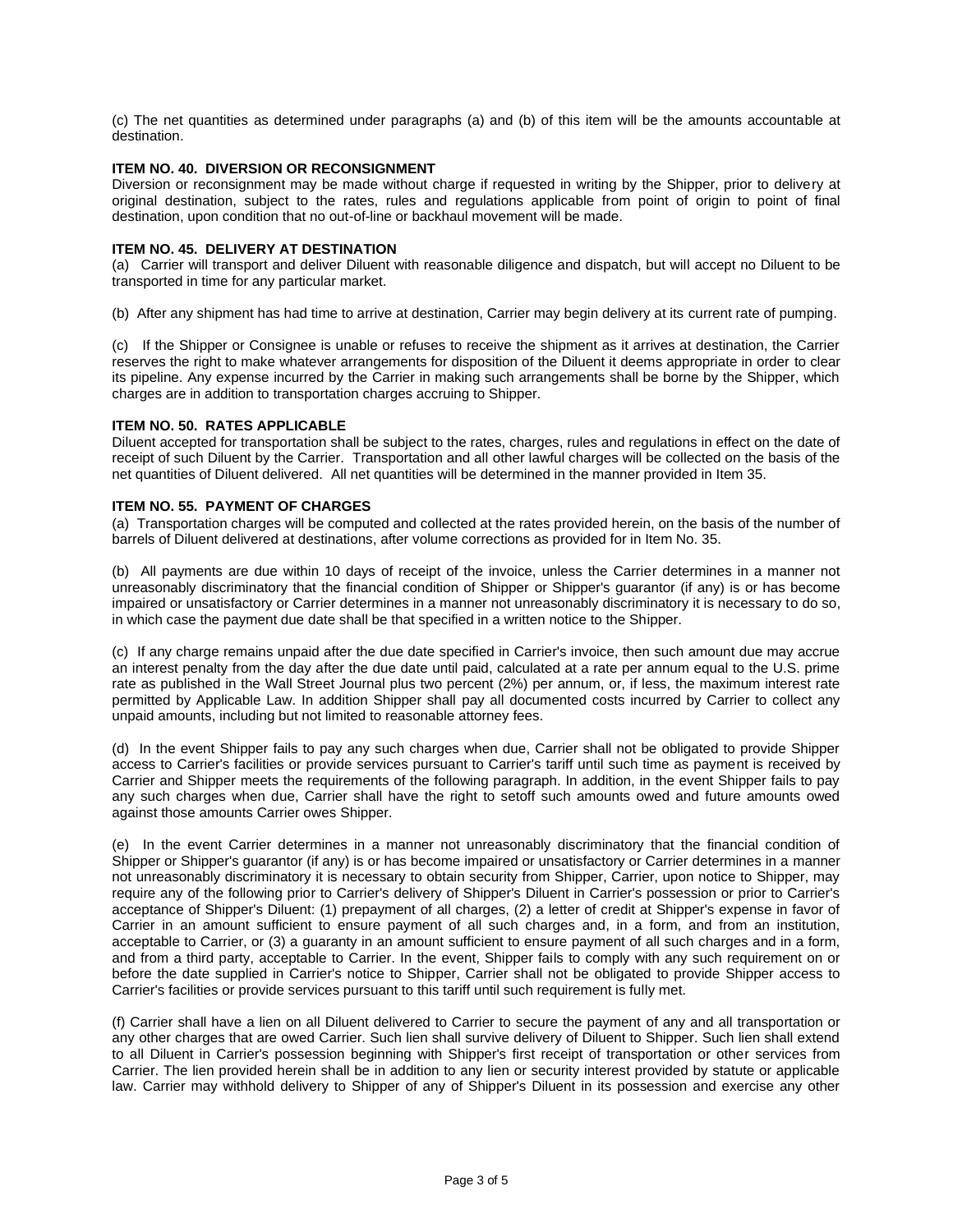rights and remedies granted under this tariff or existing under applicable law until all such charges have been paid as provided above.

(g) If Shipper fails to pay an invoice by the due date, in addition to any other remedies under this tariff or under applicable law, Carrier shall have the right, either directly or through an agent, to sell at a private sale any and all Diluent of such Shipper in its custody at fair market value at the time of sale. The proceeds of any sale shall be applied in the following order: (A) To the reasonable expenses of holding, preparing for sale, selling, and to the extent allowed by law, reasonable attorney's fees and legal expenses incurred by Carrier; and (B) To the satisfaction of the Shipper's indebtedness including interest herein provided from the date of payment is due. The balance of the proceeds of the sale remaining, if any, shall be paid to Shipper or, if there is a dispute or claim as to entitlement, held for whoever may be lawfully entitled thereto.

#### **ITEM NO. 60. LIABILITY OF CARRIER**

(a) The Carrier, while in possession of any Diluent, will not be liable for any loss thereof, or damage thereto, or delay, caused by an act of God, the public enemy, quarantine, the authority of law, or of public authority, strikes, riots, insurrection, inherent nature of the goods, or the act or default of the Shipper or Consignee, or for any other cause not due to the negligence of the Carrier.

(b) Any losses of Diluent will be charged proportionately to each Shipper in the ratio that Diluent, or portion thereof, received and undelivered at the time the loss occurs, bears to the total Diluent then in the custody of the Carrier for transportation via the lines or other facilities in which the loss occurs; and the Carrier will be obligated to deliver only that portion of such Diluent remaining after deducting Shipper's proportion of such loss determined as aforesaid. Transportation charges will be assessed only on the quantity delivered.

(c) Carrier will not be liable for discoloration, commingling, contamination, or deterioration of Diluent resulting from the normal operation of a pipe line system in batching various kinds of Diluent, and the Diluent so commingled or contaminated will be equitably apportioned among and delivered to the Shippers participating in the cycle or cycles in which the commingling or contamination occurs.

#### **ITEM NO. 65. TITLE**

A tender of Diluent shall be deemed a warranty of title by the party tendering, but acceptance shall not be deemed a representation by the Carrier as to title. The Carrier will, in the absence of adequate security, decline to receive any Diluent which is in litigation, or as to which a dispute over title may exist, or which is encumbered by any lien of which the Carrier has notice. Adequate security is considered to be Shipper's proof of perfect and unencumbered title or a satisfactory indemnity bond.

#### **ITEM NO. 70. TIME LIMITATION ON CLAIMS**

As a condition precedent to recovery for loss, damage, or delay to shipments, claims must be filed in writing with the Carrier within nine months and one day after delivery of the property, or in case of failure to make delivery then within nine months and one day after reasonable time for delivery, based on Carrier's normal operations, has elapsed; and suits shall be instituted against the Carrier only within two years and one day from the day when notice in writing is given by the Carrier to the claimant that the Carrier has disallowed the claim or any part or parts thereof specified in the notice. Where claims are not filed or suits are not instituted thereon in accordance with the foregoing provisions, no Carrier hereunder will be liable, and such claims will not be paid.

#### **ITEM NO. 75. PRORATION PROCEDURES**

In the event Carrier receives Shipper Nominations for Diluent for a particular month which in total exceeds the capacity of the System or any line segment thereof, then Carrier shall accept and deliver only that portion of each good faith Shipper Nomination which Carrier determines according to the BP Midstream Partners LP Diluent Proration Policy dated October 30, 2017. The policy utilizes a 12 month historical base period.

#### **ITEM NO. 80. LINE FILL AND TANK BOTTOM INVENTORY**

Prior to delivering barrels out of Carrier's pipeline system, each Shipper will be required to supply a pro rata share of Diluent necessary for pipeline and tankage fill to ensure efficient operation of Carrier's pipeline system. Diluent provided by Shippers for this purpose may be withdrawn only after: (1) Shipments have ceased and the Shipper has provided 60 (sixty) days notification to Carrier in writing of its intention to discontinue shipments in Carrier's system, and (2) Shipper balances have been reconciled between Shipper and Carrier. Carrier shall have sixty (60) days from the receipt of said notice to complete administrative and operational requirements incidental to Shipper withdrawal.